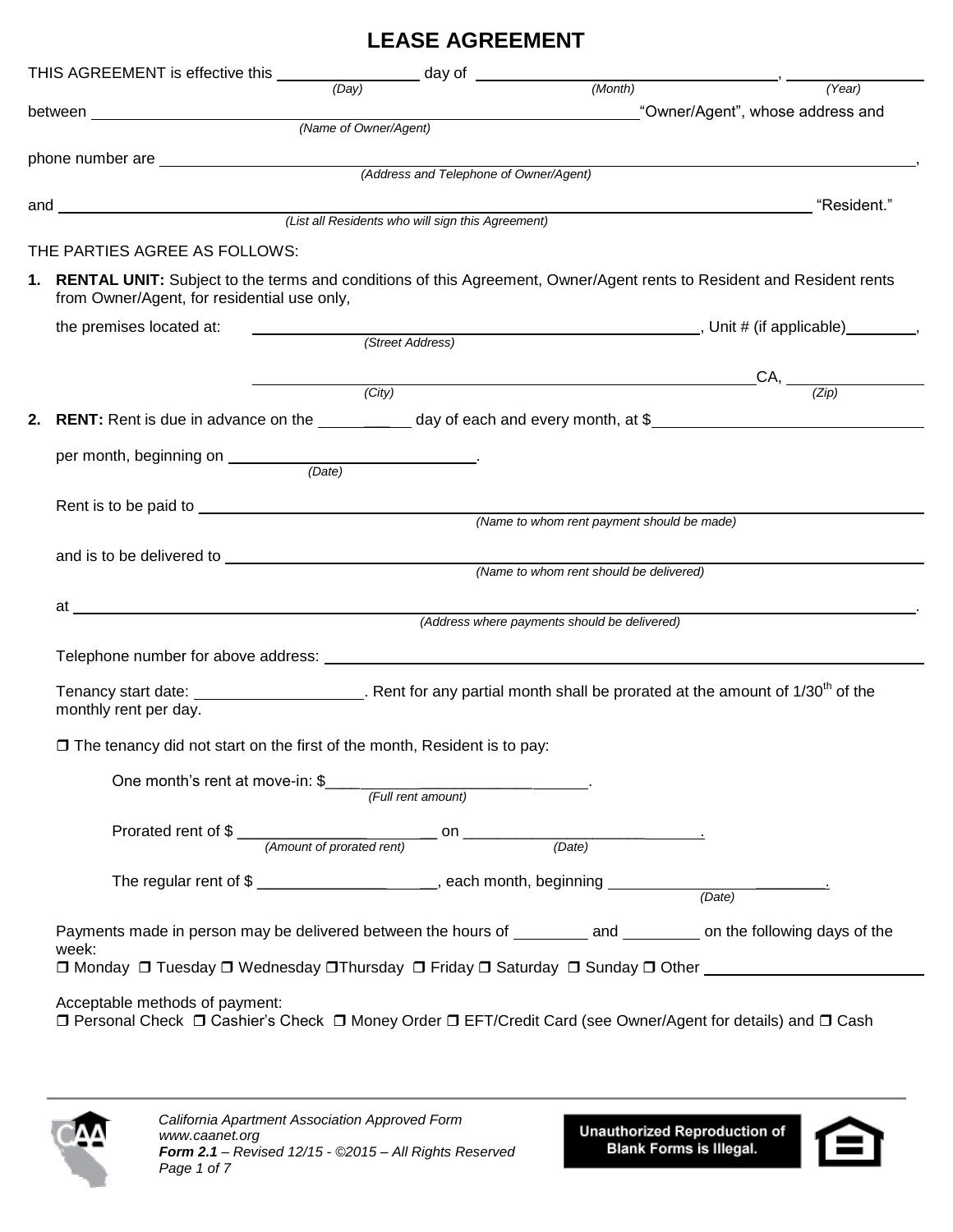**3. LATE FEES AND INSUFFICIENT FUNDS:** If rent is paid after the order of the month, there will be a late charge of \$ assessed. This late charge does not establish a grace period. The parties agree that this late fee is presumed to be the amount of damage resulting from the late payment of rent. It would be impracticable or extremely difficult to fix the actual damage. This sum represents a reasonable endeavor by the Owner/Agent to estimate fair average compensation for any loss that may be sustained as a result of late payment of rent. Failure to pay the fee is a material breach of this Agreement. Pursuant to California law, if Resident passes a check on insufficient funds, Resident will be liable to Owner/Agent for the amount of the check and a service charge of \$ , not to exceed \$25 for the first check passed on insufficient funds, and \$35 for each subsequent check passed on insufficient funds. The Owner/Agent may refuse a personal check as the form of rent payment to cure a Three-Day Notice to Pay Rent or Quit.

Owner/Agent may apply any payment made by Resident to any obligation of Resident to Owner/Agent notwithstanding any dates or other direction from Resident that accompanies any such payment. Any attempt by Resident to allocate a payment in any other way shall be null and void, including the use or application of a restrictive endorsement on the face of any check.

**4. SECURITY DEPOSIT:** Resident shall deposit with Owner/Agent, as a security deposit, the sum of \$

 $\Box$  prior to taking possession of the unit **or**  $\Box$  no later than (check one). (check one).

Resident shall not use the security deposit to pay any month's rent. Owner/Agent may withhold from the security deposit only such amounts as are reasonably necessary to remedy Resident defaults including, but not limited to, the following:

- (a) defaults in the payment of rent,
- (b) to repair damages to the premises caused by Resident, exclusive of ordinary wear and tear, and/or
- (c) to clean the premises, if necessary, upon termination of the tenancy in order to return the unit to the same level of cleanliness it was in at the inception of the tenancy, and/or
- (d) to restore, replace, or return personal property or appurtenances, exclusive of ordinary wear and tear.

No later than 21 calendar days after Owner/Agent has regained possession of the premises, Owner/Agent shall return any remaining portion of such security deposit to Resident. Any remaining portion of the security deposit shall be returned in the form of a single check made out to all Residents listed above. After either the Owner/Agent or the Resident provides notice to terminate the tenancy, the Owner/Agent and Resident may mutually agree to have the Owner/Agent deposit any remaining portion of the security deposit electronically to a bank account or other financial institution designated by the Resident or to another form or method of return.

**5. TERM:** The term of this Agreement is for \_\_\_\_\_\_\_\_\_, beginning on \_\_\_\_\_\_\_\_\_\_\_\_\_ and ending on \_\_\_\_\_\_\_\_\_\_\_,

 *(Term) (Date) (Date)* at which time this Lease shall terminate without further notice. Any holding over thereafter shall result in Resident being liable to Owner/Agent for daily rental damages equal to the current market value of the unit, divided by 30. A "month-to-month" tenancy subject to the terms and conditions of this agreement shall be created only if Owner/Agent accepts rent from Resident thereafter, and if so accepted, tenancy may be terminated by Resident after service upon the Owner/Agent of a written 30-day Notice of Termination. Except as prohibited by law, that month-to-month tenancy may be terminated by the Owner/Agent by service upon the Resident of a written 60-day notice of termination of tenancy. However, Civil Code Section 1946.1 provides that "if any tenant or resident has resided in the dwelling for less than one year", the Owner/Agent may terminate the tenancy by service upon the Resident of a written 30-day notice.

- **6. RENTAL UNIT AVAILABILITY:** In the event the unit is not available on the move-in date due to a prior Resident holding over, or other cause not within the control of Owner/Agent, Resident's damages will be limited to a return of the security deposit, any holding or other deposits and any advance payment of rent.
- **7. UTILITIES:** Resident shall pay for all utilities, services and charges, if any, made payable by or predicated upon occupancy of Resident, **except**:

Resident shall have the following utilities connected at all times during the tenancy (check as applicable): **□Gas □Electric □Water □Trash □Sewer □Other:** 

Disconnection of utilities due to non-payment is a material violation of this Agreement.

Resident shall not use common area utilities (such as water or electricity) for the Resident's personal use, without prior written permission from the Owner/Agent.



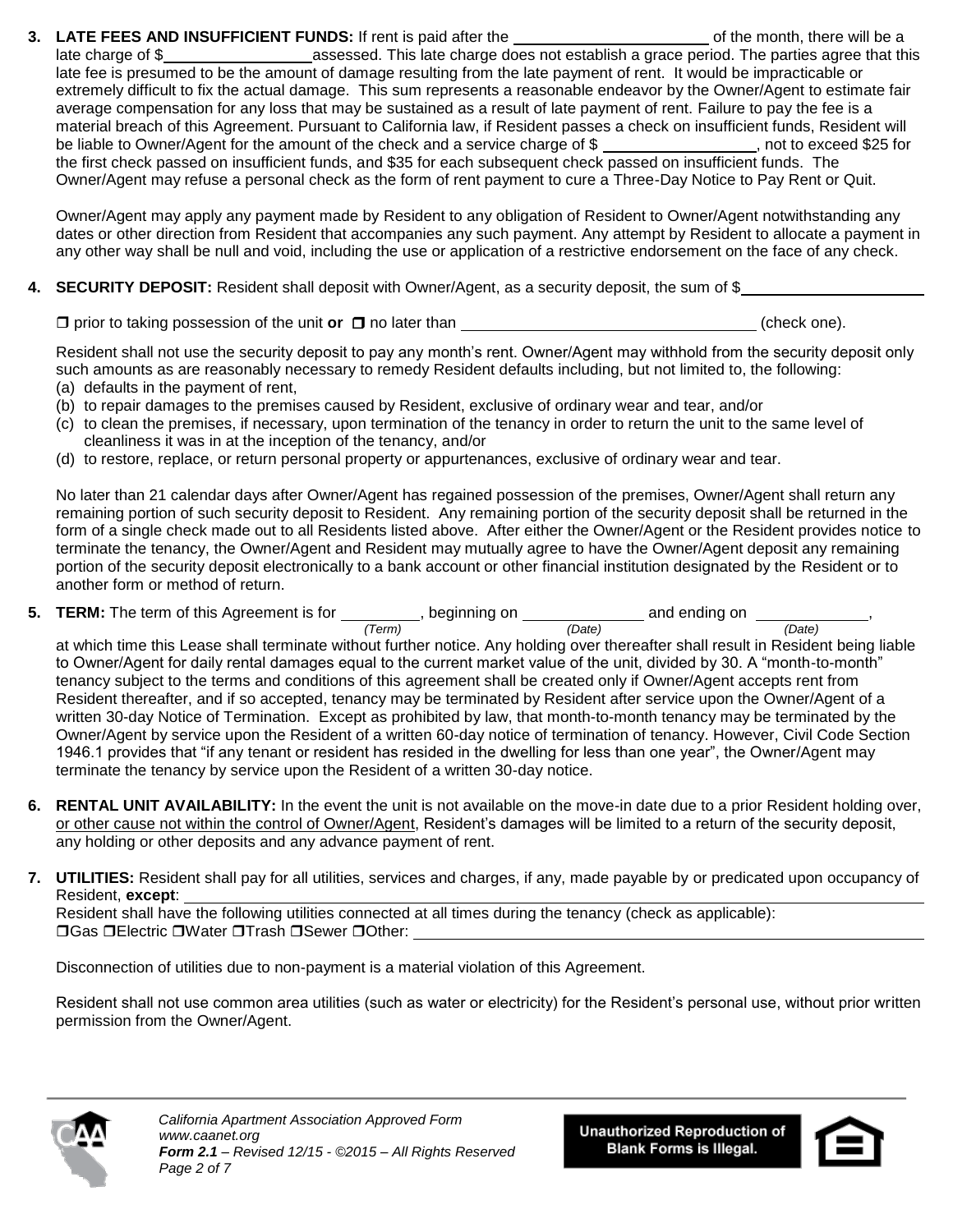- **8. CASH PAYMENT:** The Owner/Agent may demand or require cash as the exclusive form of payment of rent or security deposit if the Resident has previously attempted to pay the Owner/Agent with a check drawn on insufficient funds or the Resident has stopped payment on a check, draft, or money order. If the Owner/Agent chooses to demand or require cash payment under these circumstances, the Owner/Agent shall give the Resident a written notice stating that the payment instrument was dishonored and informing the Resident that the Resident shall pay in cash for a period determined by Owner/Agent, not to exceed three months, and attach a copy of the dishonored instrument to the notice.
- **9. ELECTRONIC RENT PAYMENTS:** Payment online or by direct deposit may be rejected or returned by Owner/Agent during the pendency of any legal action, or in anticipation of legal action. Failure or refusal by Resident to cash Owner/Agent's rent refund check shall not defeat Owner/Agent's rejection of the rent being refunded.
- **10. AGENT FOR SERVICE OF NOTICES AND PROCESS:** The agent for service of any notices and for service of process is:

|    | (Name of person to whom documents should be delivered) |  |
|----|--------------------------------------------------------|--|
| at |                                                        |  |
|    | (Address where documents should be delivered)          |  |

**11. OCCUPANTS:** Premises shall be occupied only by the following named person(s):

| <b>Birthdate</b> | Name | <b>Birthdate</b>                                                                                                    |
|------------------|------|---------------------------------------------------------------------------------------------------------------------|
| <b>Birthdate</b> | Name | <b>Birthdate</b>                                                                                                    |
|                  |      | 12. GUEST(S): Any person who is not listed as an Occupant on this Agreement is a Guest. A Guest may not stay on the |

premises for more than <u>consecutive days, or a total of come</u> days in a 12 month period. At the discretion of Owner/Agent, Guest(s) who overstay this limit may be required to go through the application process, and if approved, must sign a Rental/Lease Agreement. Resident is responsible for any violation of this Rental/Lease Agreement by Resident's Guests.

- **13. USE OF PREMISES:** The premises shall be used as a dwelling for residential purposes only and for no other reason. No retail, commercial, or professional use of the premises shall be made, unless such use conforms to applicable zoning laws and the prior written consent of Owner/Agent is obtained in advance of such proposed use. As a condition for granting such permission, Owner/Agent may require that Resident obtain liability insurance for the benefit of Owner/Agent.
- **14. SUBLETTING AND ASSIGNMENT:** No portion of the premises shall be sublet nor this Agreement assigned. Any attempted subletting or assignment by Resident shall, at the election of Owner/Agent, be an irremediable breach of this Agreement and cause for immediate termination as provided herein and by law. Resident is prohibited from offering all or part of the premises for short-term rental, such as through AirBNB, VRBO or other such sites. Any person who is not an Occupant or Resident, who occupies any portion of the dwelling unit, for any period of time whatsoever, for any compensation or consideration whatsoever (including, without limitation, the payment of money and/or trade and/or barter of other goods, services, or property occupancy rights) is not a Guest. This constitutes attempted subletting or assignment under this Agreement.
- **15. PROHIBITIONS:** Without Owner/Agent's prior written permission as an addendum to this Agreement, no pets, waterbeds, charcoal burners or other open-flame cooking devices, or liquefied petroleum gas fueled cooking devices ("grills") or

shall be kept or allowed in or about the premises. No clotheslines or drying racks may be used in outdoor areas, balconies, patios, etc. without the Owner/Agent's prior written permission.

**16. QUIET ENJOYMENT:** Resident and Resident's guest(s) shall not violate any criminal or civil law, ordinance or statute in the use and occupancy of the premises, commit waste or nuisance, annoy, molest or interfere with any other person on the property, or neighbor. Any such action may result in the immediate termination of this Agreement as provided herein and by law. Resident shall refrain from creating, or allowing to be created, any noise that is disturbing to other residents. Resident is also responsible for compliance with any local noise ordinances.



*California Apartment Association Approved Form www.caanet.org Form 2.1 – Revised 12/15 - ©2015 – All Rights Reserved Page 3 of 7*

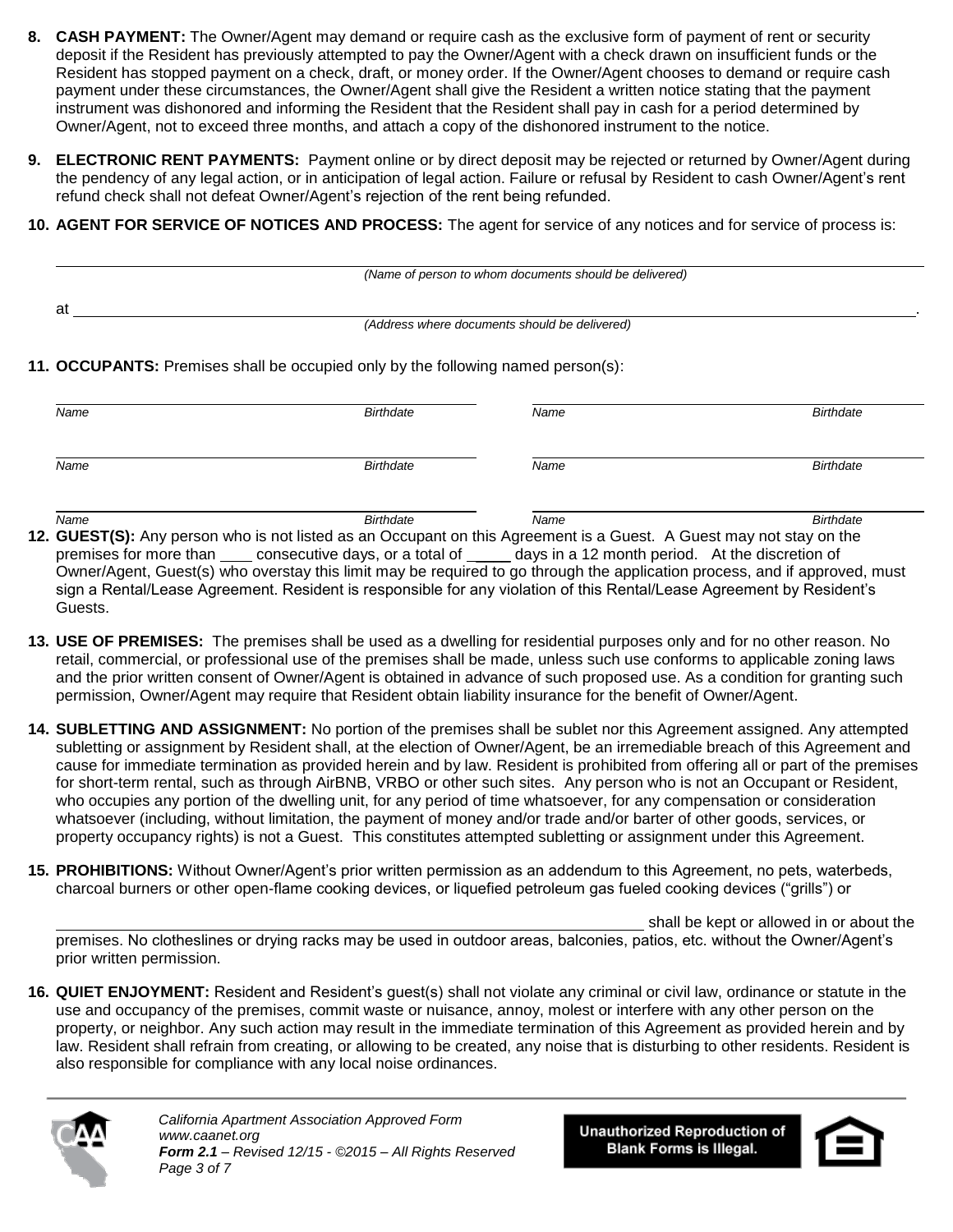## **17. PARKING:**

 This Agreement does not provide for parking of any motor vehicle or motorcycle anywhere in or about the Premises, the Building, and/or the driveway(s). **(If neither box is checked, this provision applies.)**

□ This Agreement does provide for parking. Number of parking spaces assigned to Resident's unit \_\_\_\_\_\_\_\_. Only one vehicle may be parked in each space. Resident shall only use assigned parking spaces and shall ensure that guests park only in unassigned areas or designated guest parking areas. Resident shall ensure that posted and designated fire zones or "No Parking" areas remain clear of vehicles at all times. Resident shall refrain from parking in unauthorized areas or in another resident's designated parking space. (Vehicles parked in unauthorized areas or in another resident's space may be towed away at the vehicle owner's expense.) Only currently registered vehicles may be parked on the property. A vehicle that lacks an engine, transmission, wheels, tires, doors, windshield, or any other major part or equipment necessary to operate safely on the highways, is subject to tow under California Vehicle Code 22658. Vehicles parked in violation of local laws/ordinance are subject to tow.

**18. SMOKING PROHIBITION:** Smoking of tobacco products is prohibited everywhere on the premises, including in individual units and interior and exterior common areas, **unless** Owner/Agent has adopted a different policy that is attached as an addendum to this Agreement. Local ordinances may restrict the use of e-cigarettes on the premises. (Check a box if an addendum is attached).

 $\Box$  This property's policy with respect to allowing smoking is in the attached addendum.

 $\Box$  This property is subject to a local non-smoking ordinance. The policy for this property is in the attached addendum.

Resident shall inform his or her guest(s) of this Smoking Prohibition. Resident shall promptly notify Owner/Agent in writing of any incident where tobacco smoke is migrating into Resident's unit from sources outside of Resident's unit. Resident acknowledges that Owner/Agent's adoption of this policy, does not make the Owner/Agent the guarantor of the Resident's health or of the smoke-free condition of the areas listed above. However, Owner/Agent shall take reasonable steps to enforce this provision. Owner/Agent shall not be required to take steps in response to smoking unless Owner/Agent has actual knowledge or has been provided written notice.Owner/Agent and Resident agree that the other residents of the property are the third party beneficiaries of this provision. A resident may sue another resident to enforce this provision but does not have the right to evict another resident. Any lawsuit between residents regarding this provision shall not create a presumption that the Owner/Agent has breached this Agreement. A breach of this provision by the Resident shall be deemed a material breach of the Rental/Lease Agreement and grounds for immediate termination of the Rental/Lease Agreement by the Owner/Agent.

- **19. ACCESS CHARGES:** Resident should take care not to lock himself/herself out of the Premises. If Owner/Agent is required to assist any Resident in gaining entry to the Premises, Resident may be assessed a charge for the actual costs, including out of pocket expenses, incurred by Owner/Agent and Owner/Agent may require Resident to contract with a professional locksmith.
- **20. PLUMBING:** Cost of repair or clearance of stoppages in waste pipes or drains, water pipes or plumbing fixtures caused by Resident's negligence or improper usage are the responsibility of the Resident. Resident shall reimburse Owner/Agent for these costs on demand.
- **21. FINES AND PENALTIES:** Resident is responsible for any fines or other costs occasioned by violations of the law by Resident or Resident's guests on the premises or property while Resident is in possession. If any such fines or costs are levied against Owner/Agent, Resident agrees to pay such fines or costs attributed to Resident's tenancy or the conduct of Resident, Resident's guests or others at the premises, upon receipt of an invoice from Owner/Agent. The obligation to pay fines and costs assessed against Owner/Agent may be in addition to any assessed directly against Resident.
- **22. REPAIRS AND ALTERATIONS:** Resident shall make a written request to Owner/Agent regarding any repairs, decorations or alterations contemplated. Except as provided by law, no repairs, decorating or alterations shall be done by Resident without Owner/Agent's prior written consent. This includes, but is not limited to, painting, wallpapering, and changing locks. Resident may not make any alterations to cable or telephone inside wiring (such as may occur when changing telecommunications providers or adding phone lines) without prior written consent of the Owner/Agent. The consent request regarding proposed alterations to inside wiring shall include the name, address, and telephone number of any new telecommunications providers. Resident agrees to pay all costs resulting from the alteration and agrees to pay to the Owner/Agent any costs associated with restoring the inside wiring to the condition at the time of move-in, except for reasonable wear and tear. Resident shall hold Owner/Agent harmless and indemnify Owner/Agent as to any mechanic's lien recordation or proceeding caused by Resident.
- **23. ACCEPTANCE OF PREMISES:** Resident has inspected the premises, furnishings and equipment, and has found them to be satisfactory. All plumbing, heating and electrical systems are operative and deemed satisfactory.



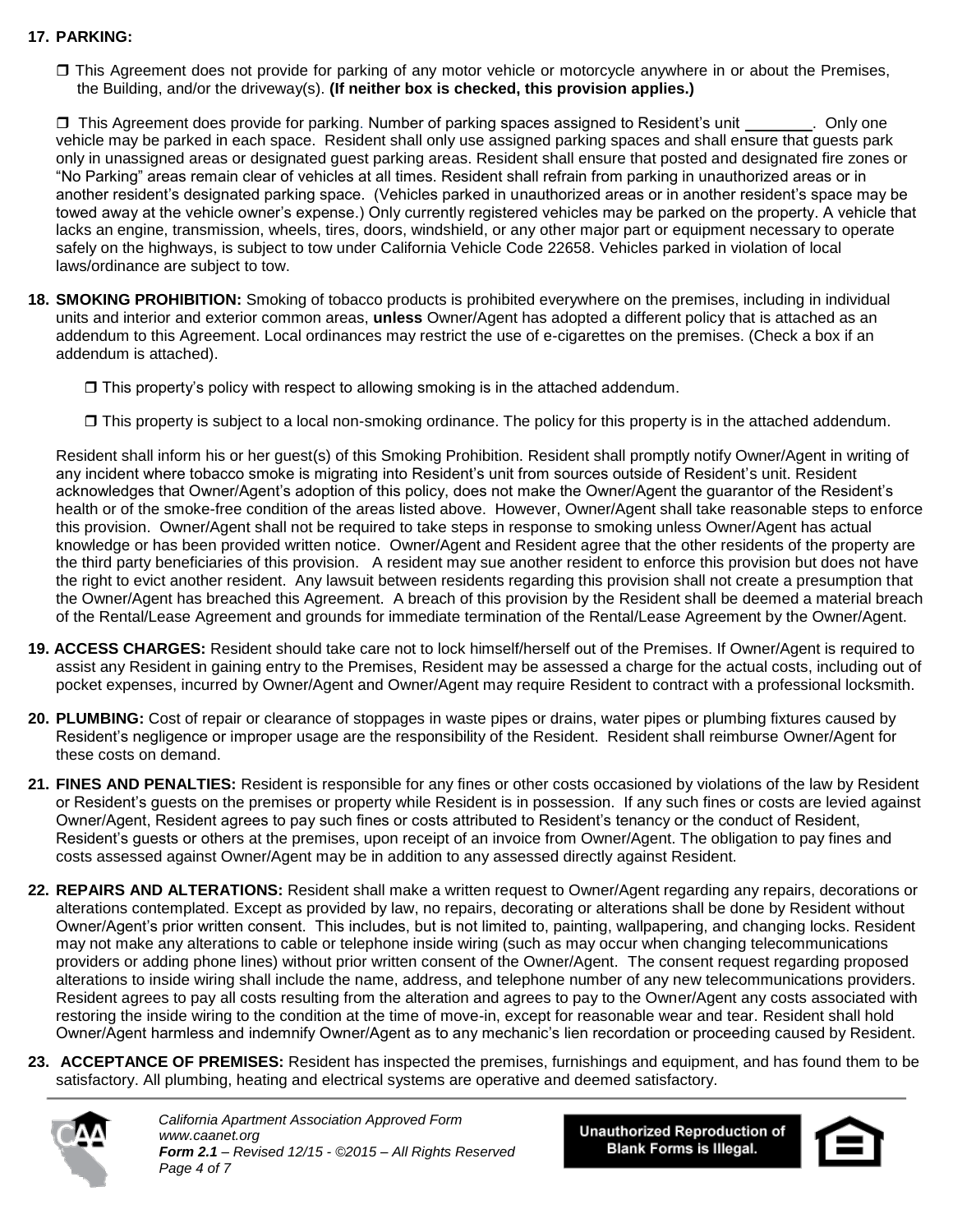## **24. CARE, CLEANING AND MAINTENANCE:** Except as prohibited by law, Resident agrees:

- (a) to keep the premises as clean and sanitary as their condition permits and to dispose of all rubbish, garbage and other waste, in a clean and sanitary manner, unless Owner/Agent has expressly agreed otherwise in writing in an addendum to this Agreement. Resident shall ensure that large boxes are broken apart before being place in trash containers. Resident shall be responsible, at Resident's expense, for hauling to the dump those items too large to fit in the trash containers. Resident shall not dispose of any flammable liquids, rags or other items soaked with flammable liquids or any other hazardous material in trash containers or bins;
- (b) to properly use and operate all electrical, gas and plumbing fixtures and keep them as clean and sanitary as their condition permits;
- (c) to keep the premises and furniture, furnishings and appliances, and fixtures, which are rented for Resident's exclusive use, in good order and condition;
- (d) not to willfully or wantonly destroy, deface, damage, impair or remove any part of the structure or dwelling unit or the facilities, equipment, or appurtenances thereto or to permit any person on the premises, to do any such thing;
- (e) to occupy the premises as a residence, utilizing portions thereof for living, sleeping, cooking or dining purposes only which were respectively designed or intended to be used for such purposes.
- (f) to leave the premises in the same condition as it was received, subject to normal wear and tear, as its condition permits.
- (g) to return the premises, upon move-out to the same level of cleanliness it was in at the inception of the tenancy.
- (h) to pay Owner/Agent for costs to repair, replace or rebuild any portion of the premises damaged by the Resident, Resident's guests or invitees.
- (i) to promptly advise Owner/Agent of any items requiring repair, such as light switches or dripping faucets. Resident shall make repair requests as soon after the defect is noted as is practical.
- (j) to keep Resident's personal property inside Resident's unit, unless Owner/Agent has expressly agreed otherwise in writing in an addendum to this Agreement. Resident shall refrain from shaking or hanging clothing, curtains, rugs, and other coverings and cloths outside of any window ledge or balcony. Plants and other items may not be placed on balcony railings or ledges, unless Owner/Agent has expressly agreed otherwise in writing in an addendum to this Agreement.
- (k) Resident shall refrain from storing gasoline, cleaning solvent or other flammable liquids in the unit.
- **25. LANDSCAPING:** Resident □ is □ is not (check one) responsible for the upkeep of the yard and maintenance of the landscaping, including watering, mowing, weeding and clipping, or  $\Box$  please see attached Addendum. Resident shall promptly advise Owner/Agent of any problems with the landscaping, including, but not limited to, dead grass, plants or tree limbs, insect infestations, discolored or yellowing foliage and insufficient irrigation or leaks. Resident may not delegate the responsibilities of this paragraph to any person, including a contractor or other landscaping professional. Resident may not alter the landscaping, or engage in "personal agriculture" without Owner/Agent's prior written permission.
- **26. SMOKE DETECTION DEVICE:** The premises are equipped with a functioning smoke detection device(s), and Resident shall be responsible for testing the device weekly and immediately reporting any problems, maintenance or need for repairs to Owner/Agent. If battery operated, Resident is responsible for changing the detector's battery as necessary. Resident may not disable, disconnect or remove the detector. Owner/Agent shall have a right to enter the premises to check and maintain the smoke detection device as provided by law.
- **27. CARBON MONOXIDE DETECTION DEVICE:** If the premises are equipped with a functioning carbon monoxide detection device(s), Resident shall be responsible for testing the device weekly and immediately reporting any problems, maintenance or need for repairs to Owner/Agent. If battery operated, Resident is responsible for changing the detector's battery as necessary. Resident may not disable, disconnect or remove the detector. Owner/Agent shall have a right to enter the premises to check and maintain the carbon monoxide detection device as provided by law.
- **28. WAIVER OF BREACH:** The waiver by either party of any breach shall not be construed to be a continuing waiver of any subsequent breach. The receipt by Owner/Agent of the rent with the knowledge of any violation of a covenant or condition of this agreement shall not be deemed a waiver of such breach. No waiver by either party of the provisions herein shall be deemed to have been made unless expressed in writing and signed by all parties to this Agreement.
- **29. JOINT AND SEVERAL LIABILITY:** The undersigned Resident(s), whether or not in actual possession of the premises, are jointly and severally liable for all obligations under this Agreement and shall indemnify Owner/Agent for liability arising prior to the return of possession to the Owner/Agent for personal injuries or property damage caused or permitted by Resident(s), their guests, and invitees. This does not waive "Owner/Agent's duty of care" to prevent personal injury or property damage where that duty is imposed by law.



*California Apartment Association Approved Form www.caanet.org Form 2.1 – Revised 12/15 - ©2015 – All Rights Reserved Page 5 of 7*

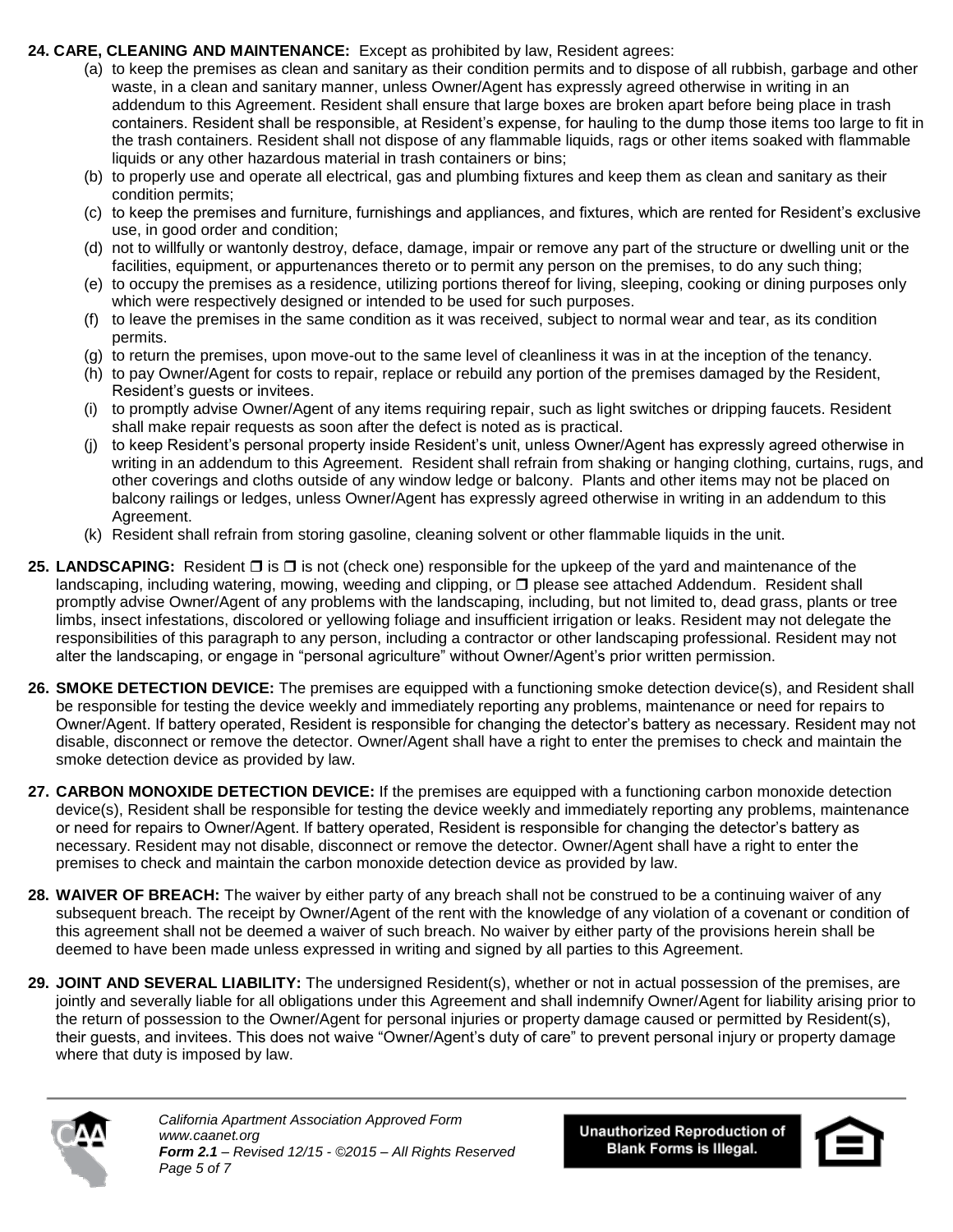- **30. RENTERS INSURANCE:** Resident's property is not insured by Owner/Agent. Resident is not a co-insured and is expressly excluded from coverage under any insurance policy held by Owner/Agent which is now in effect or becomes effective during the term of this Agreement. (CHECK ONE BOX)
	- $\Box$  Resident is required to maintain renters insurance throughout the duration of the tenancy as specified in the attached Renters Insurance Addendum. Resident must provide proof of such insurance to the Owner/Agent:

 $\Box$  within 30 days of the inception of the tenancy.

 $\square$  prior to occupancy.

 $\Box$  by  $\Box$ *(date)* 

Failure to comply with this requirement is a material violation of the Rental/Lease Agreement.

- $\Box$  Resident is encouraged but not required to obtain renters insurance.
- **31. ENTRY:** California law allows Owner/Agent or their employee(s) to enter the premises for certain purposes during normal business hours. The Owner/Agent will provide written notice to the Resident prior to the entry of the dwelling unit whenever required by state law. (Civil Code Section 1954.) Resident's non-compliance with Owner/Agent's lawful request for entry is a material breach of this Agreement that may be cause for immediate termination as provided herein and by law.
- **32. BREACH OF LEASE:** In the event that Resident breaches this Lease Agreement, Owner/Agent shall be allowed at Owner/Agent's discretion, but not by way of limitation, to exercise any or all remedies provided Owner/Agent by California Civil Code Section 1951.2 and 1951.4. Damages Owner/Agent "may recover" include the worth at the time of the award of the amount by which the unpaid rent for the balance of the term after the time of award, or for any shorter period of time specified in the Lease Agreement, exceeds the amount of such rental loss for the same period that the Resident proves could be reasonably avoided.
- **33. DESTRUCTION OF OR DAMAGE TO THE PREMISES:** In the event the premises are partially or totally damaged or destroyed by fire or other cause, the following will apply:
	- a. If the premises are totally destroyed by fire, earthquake or other casualty, this Agreement will terminate, as of the date on which the damage occurs. However, if the damage or destruction is the result of the negligence of the Resident, or his or her invitees, then the Agreement will not terminate, unless notice is given by the Owner/Agent, specifying the termination date.
	- b. If the premises are only partially damaged, or are temporarily uninhabitable, as determined by Owner/Agent, Owner/Agent will use due diligence to begin the process to repair such damage and restore the premises as soon as possible. If only part of the premises cannot be used, there will be a proportionate reduction of rent until the premises are repaired, to be determined solely by Owner/Agent.
- **34. SALE OF PROPERTY:** In the event of the sale or refinance of the property: If Owner/Agent presents to Resident a "Resident's Certification of Terms - Estoppel Certification," or other similar Estoppel Certification form, Resident agrees to execute and deliver the certificate acknowledging that this Agreement is unmodified and in full force and effect, or in full force and effect as modified with the consent of Owner/Agent, and stating the modifications, within ten (10) days of written notice. Failure to comply shall be deemed Resident's acknowledgement that the certificate as submitted by Owner/Agent is true and correct and may be relied upon by any lender or purchaser.
- **35. NOTICE:** Pursuant to Section 290.46 of the Penal Code, information about specified registered sex offenders is made available to the public via an Internet Web site maintained by the Department of Justice at www.meganslaw.ca.gov. Depending on an offender's criminal history, this information will include either the address at which the offender resides or the community of residence and ZIP Code in which he or she resides.
- **36. CREDIT REPORTS:** A negative credit report reflecting on your credit history may be submitted to a credit reporting agency if you fail to fulfill the terms of your credit obligations. Resident expressly authorizes Owner/Agent (including a collection agency) to obtain Resident's consumer credit report, which Owner/Agent may use if attempting to collect past due rent payments, late fees, or other charges from Resident, both during the term of the Agreement and thereafter.



*California Apartment Association Approved Form www.caanet.org Form 2.1 – Revised 12/15 - ©2015 – All Rights Reserved Page 6 of 7*